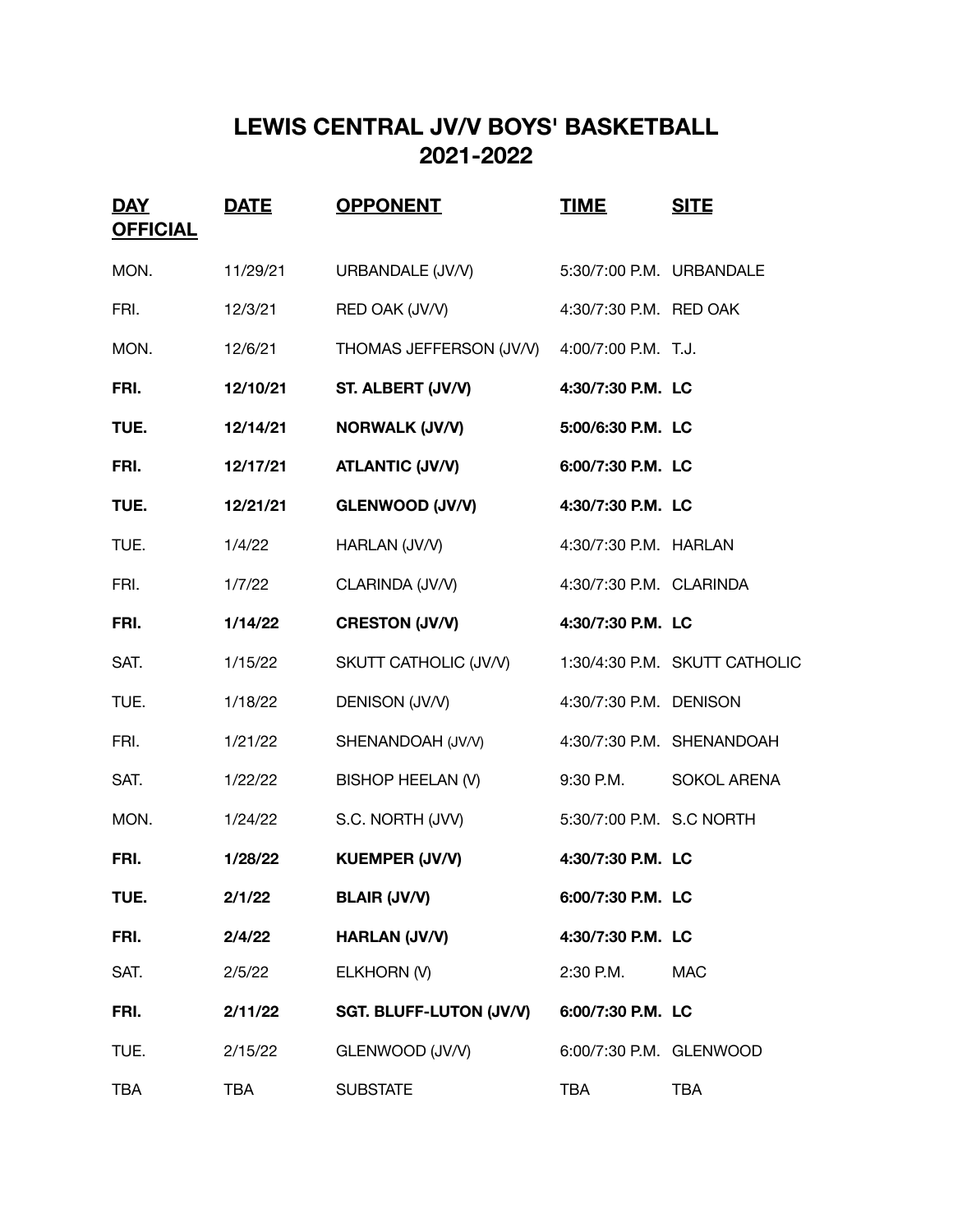| TBA | TBA | <b>SUBSTATE</b> | TBA | ТВА               |
|-----|-----|-----------------|-----|-------------------|
| TBA | TBA | <b>SUSTATE</b>  | TBA | TBA               |
| TBA | TBA | <b>STATE</b>    | TBA | <b>DES MOINES</b> |

**REVISED 11/4/21**

## **LEWIS CENTRAL 9TH GRADE BOYS' BASKETBALL 2021-2022**

| <b>DAY</b><br><b>OFFICIALS</b> | <b>DATE</b> | <b>OPPONENT</b>         | <b>TIME</b> | <b>SITE</b>       |
|--------------------------------|-------------|-------------------------|-------------|-------------------|
| MON.                           | 11/29/21    | <b>ABRAHAM LINCOLN</b>  | 7:30 P.M.   | LC                |
| FRI.                           | 12/3/21     | <b>RED OAK</b>          | $6:00$ P.M. | <b>RED OAK</b>    |
| FRI.                           | 12/10/21    | <b>ST. ALBERT</b>       | 6:00 P.M.   | LC                |
| FRI.                           | 12/17/21    | <b>ATLANTIC</b>         | 4:30 P.M.   | LC                |
| MON.                           | 12/20/21    | <b>THOMAS JEFFERSON</b> | 5:30 P.M.   | LC                |
| TUE.                           | 12/21/21    | <b>GLENWOOD</b>         | 6:00 P.M.   | <b>LC</b>         |
| TUE.                           | 1/4/22      | <b>HARLAN</b>           | 6:00 P.M.   | <b>HARLAN</b>     |
| FRI.                           | 1/7/22      | <b>CLARINDA</b>         | $6:00$ P.M. | <b>CLARINDA</b>   |
| FRI.                           | 1/14/22     | <b>CRESTON</b>          | 6:00 P.M.   | <b>LC</b>         |
| TUE.                           | 1/18/22     | <b>DENISON</b>          | 6:00 P.M.   | <b>DENISON</b>    |
| THU.                           | 1/20/21     | THOMAS JEFFERSON        | 5:30 P.M.   | T.J.              |
| FRI.                           | 1/21/22     | SHENANDOAH              | 6:00 P.M.   | <b>SHENANDOAH</b> |
| MON.                           | 1/24/22     | S.C. NORTH              | 4:00 P.M.   | S.C. NORTH        |
| FRI.                           | 1/28/22     | <b>KUEMPER</b>          | 6:00 P.M.   | LC                |
| TUE.                           | 2/1/22      | <b>BLAIR</b>            | 4:30 P.M.   | LC                |